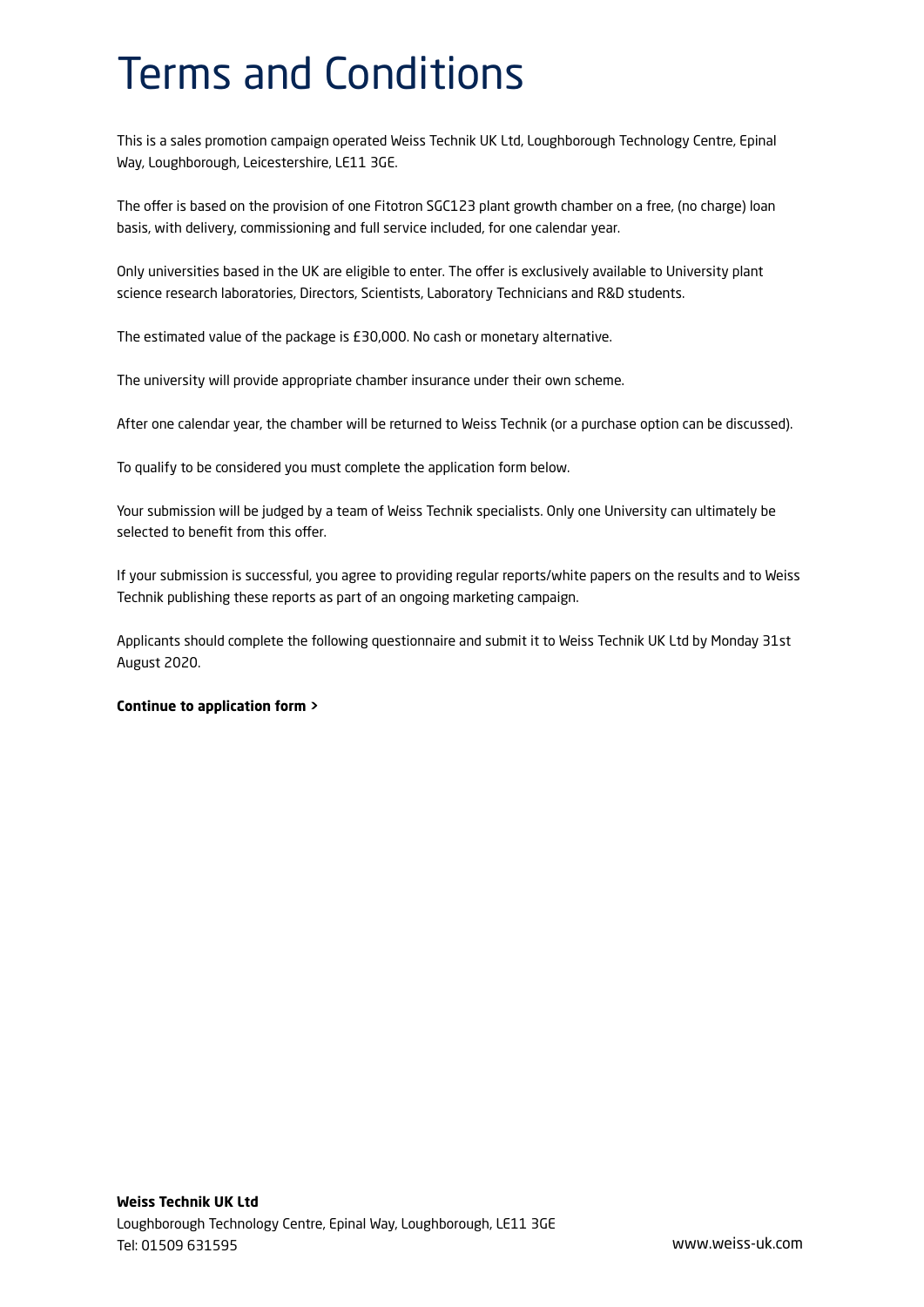# Application form:

Name:

| <b>Position:</b>              | Job Title: |
|-------------------------------|------------|
|                               |            |
| <b>Address of University:</b> |            |
|                               |            |
|                               |            |
| University website address:   |            |

Your contact details: Tel: Email:

**Please answer the following questions** - \*a maximum of 1500 words is allowed

**Q1:** Describe the type of research you would be undertaking with the Fitotron SCG123 plant growth chamber. Add any detail that helps Weiss Technik UK Ltd to understand what you would do with this chamber that you currently can't do.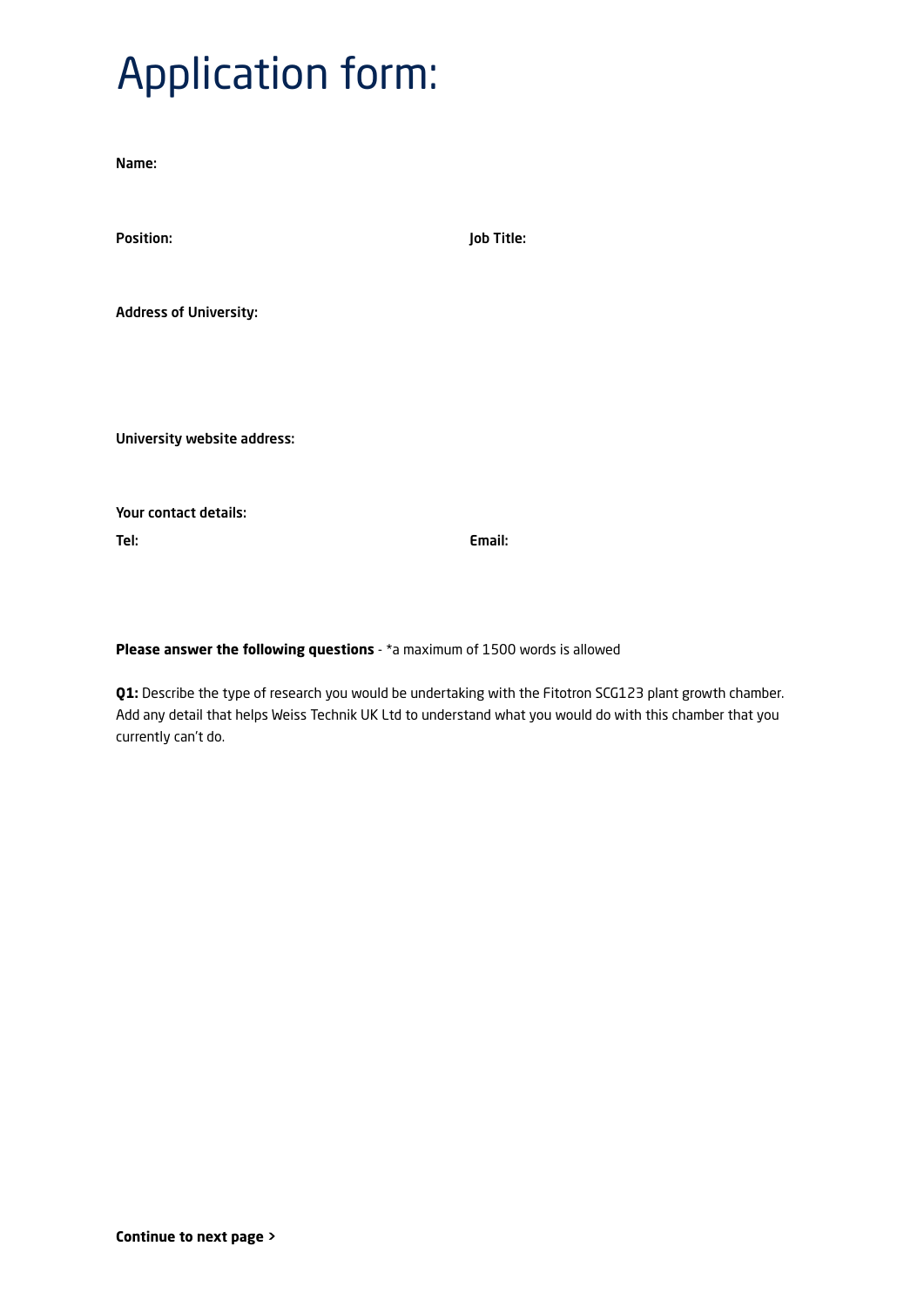**Q2:** What do you consider to be the unique attributes of Fitotron plant growth chambers and why are they essential to your research? \*Note, the Fitotron brochure is available **[here as a download](https://www.weiss-technik.com/fileadmin/Redakteur/Mediathek/Broschueren/WeissTechnik/Umweltsimulation/Fitotron-SGC-Plant-Growth-Chamber-EN.pdf)**

**Q3:** What plants are you growing? We would consider an unusual plant growth project on its merits of environmental sustainability and/or future food production.